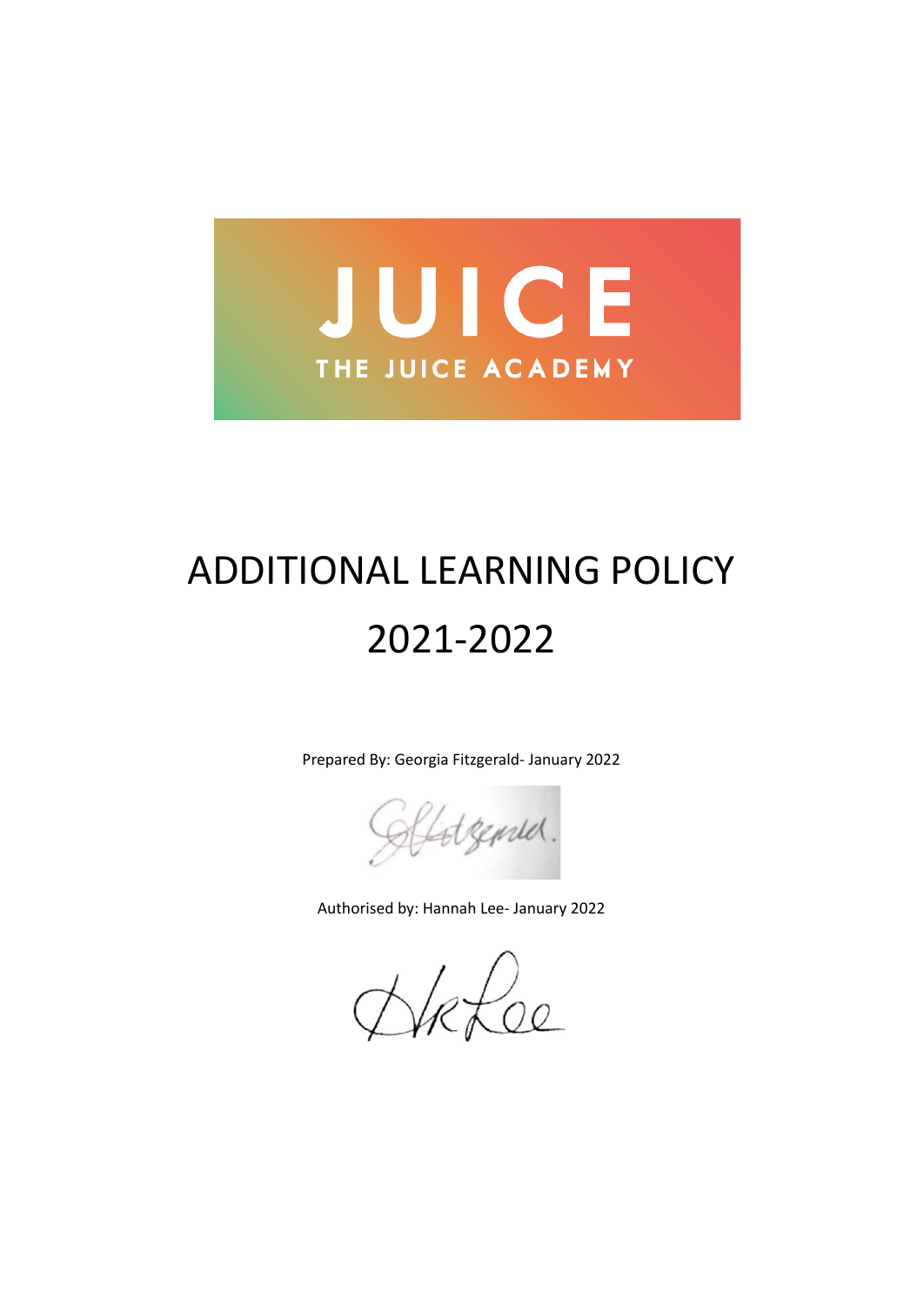## **OVERVIEW**

The Juice Academy is committed to putting all apprentices regardless of age, gender, disability, social class, family circumstances, marital status, sexual orientation, race, nationality, ethnic or national origin or religion through an Initial Assessment before the commencement of their learning/training/apprenticeship programme.

The initial assessment is to identify any Learning Needs that the apprentice might require to enable us to put together a suitable Individual Learning/Training Plan to assist them in reaching their goals. This can cover a range of support, from classroom buddies, extra time, learning resources and one to ones.

It will also identify any that might require extra help or assistance from an external organisation before moving onto an apprenticeship with The Juice Academy.

## **OBJECTIVES**

This policy will:

- Ensure that any apprentice who is identified as requiring extra help or who states that they have Additional Learning Needs (ALN) is provided with the appropriate assistance
- Ensure that all staff involved in dealing with apprentices know and understand their responsibilities towards ensuring that all apprentices are given all relevant information regarding what help and assistance is available to those with ALN
- Raise awareness of The Juice Academy's and Apprentify's policies and procedures
- Ensure that robust procedures are understood and adhered to when identifying any additional learning needs that may be required

## **PROCEDURE**

All candidates prior to being put forward for an interview with employers, will undertake a programme of Initial Assessment activity. This will include an online skills scanner and online Initial BKSB Maths & English Assessments and Diagnostics. Candidates must achieve a level 1 or above in the test and the skills scanner is to determine that they are eligible for the apprenticeship and don't have too much prior learning. It has been determined that the candidates can have up to 10% prior learning of the Standard, any prior learning will lead to a funding reduction up to 10%. More than that then they are deemed ineligible from the programme. Where prior learning has been identified, it will go down in the apprentices profile, should they be hired by an employer and secure a spot on the programme. This is in order for tutors to stretch the apprentices in these areas that they already have prior learning in, or in some cases the apprentices will have training on a particular topic exempt, and their Development Coach will work with the apprentice and employer to find alternative training to make up the off the job hours. Prior learning and skills gaps identified will contribute to the apprentices Individual Learning Plan, developed by the Development Coach with the employer and apprentice involved.

Once the candidates have been offered a job and secured a spot on the programme, there will be a further skills scanner call to determine the full extent of any prior learning or skills gaps. Our Main Provider, Apprentify will conduct a CognAssist (specialist ALN online platform) screener with every apprentice. All now do a neurodiversity assessment at sign-up. If at this point an ALN need is identified, the apprentice will sign-up to the CognAssist 'framework' on Bud, ensuring that monthly strategies are completed to help manage the ALN requirements. The specialist Additional Learning Needs tutor, Emily Beddows, will work with the apprentice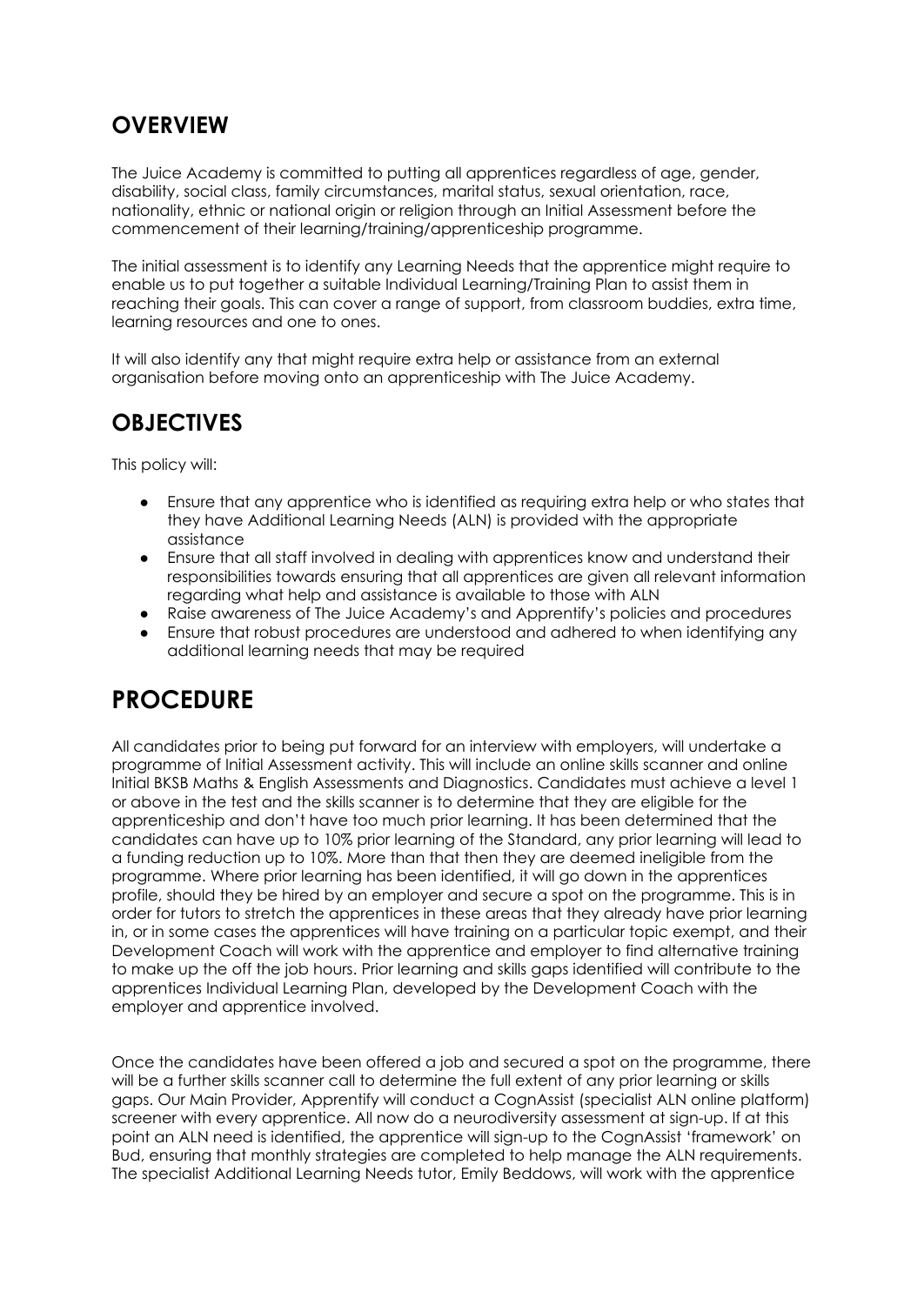throughout the programme to embed these strategies, and update the Individual Learning Plan where necessary, continually reviewed throughout the programme. In addition to this, the information is put into the apprentice's cohort profile so that The Juice Academy tutors know when an apprentice has been identified as neurodiverse and as they have had training on different learning styles, they know how the learner prefers to learn and can adapt their delivery towards these apprentices based on this. Specific strategies for each learner are added to the cohort profile, and these are discussed at tutor meetings and made available to the tutors before they deliver their training session. There are tailored ways to each apprentice that the tutors can do in the Academy during training sessions to support the learners weaknesses. The Apprentify Development Coach also uses this information to provide strategies to cope with (4 strategies a month on the CogAassist system).

To build the cohort profile, The Juice Academy and Apprentify will consider the Initial Assessment and Diagnostic results and information given by the Apprentice. A prerequisite of minimum Level 1 for Maths and English is required at Initial Assessment to enrol onto a Programme of Learning.

The Juice Academy will signpost any apprentices not meeting the required prerequisite to other training programmes and organisations that will be able to assist them further.

All communication between The Juice Academy and apprentice or other relevant parties will be made in accordance with the new GDPR legislation, where consent will be sourced. Any information given by the apprentice or other relevant parties will be kept and stored in accordance with the new GDPR legislation.

## **DEFINITIONS**

**ALN –** Additional Learning Needs. This refers to any requirements needed by the Apprentice to allow them to meet their learning goal and could range from extra tutoring, to different coloured paper, to extra time for tests.

**ALS –** Additional Learning Support. This refers to Apprentices with disabilities and learning difficulties and in some cases also to those Apprentices who need further help with their literacy, numeracy or language.

**SEND -** Special educational needs and disabilities. This can affect a child or young person's ability to learn. They can affect their: behaviour or ability to socialise, for example they struggle to make friends. reading and writing, for example because they have dyslexia.

**IA** – Initial Assessment. This is done by each candidate before they are invited to the boot camp and includes an online skills scanner and online Initial BKSB Maths & English Assessments and Diagnostics

**Diagnostics** - When an Apprentice completes the Diagnostic Assessments in English and Maths, it provides them with a percentage score and produces an interactive Individual Learning Plan (ILP) which highlights their skill gaps and directs the apprentice to the appropriate resources they need to use to fill those skill gaps.

## **RESPONSIBILITIES**

**Apprentices** have a responsibility to:

● Ensure they have understood the information they have been given and to complete